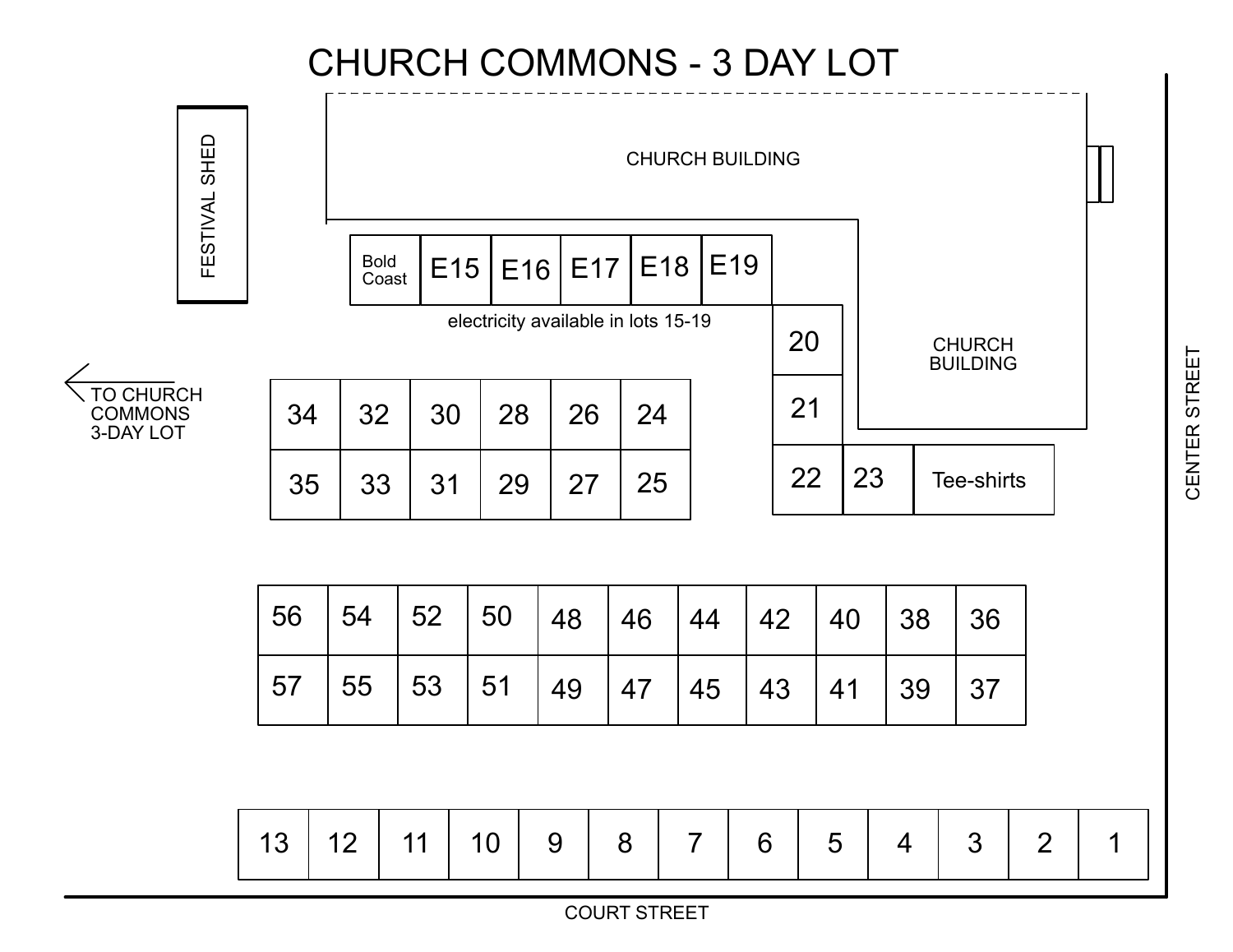

## CHURCH COMMONS 3 DAY LOT

## *THESE ARE LAWN SPACES*

electricity available in lots 58-64

|    | $E64$   E63   E62   E61   E60   E59   E58 |  |  |
|----|-------------------------------------------|--|--|
| 71 | 70 69 68 67 66 65                         |  |  |

FOOD VENDOR COURT AREA

> PICNIC TABLES

> > FOOD VENDORS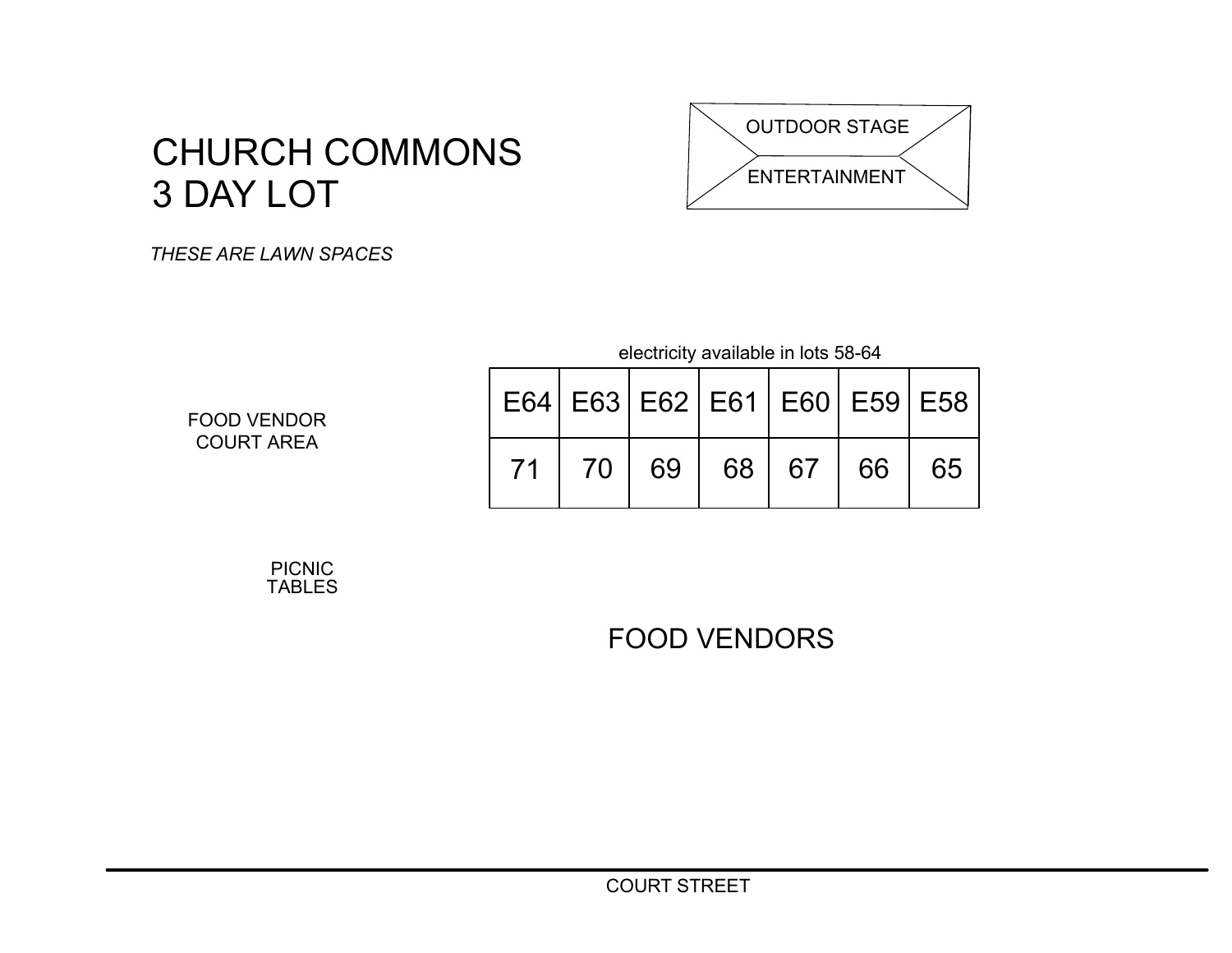



(BANK PARKING LOT)



CENTRE STREET CENTRE STREET